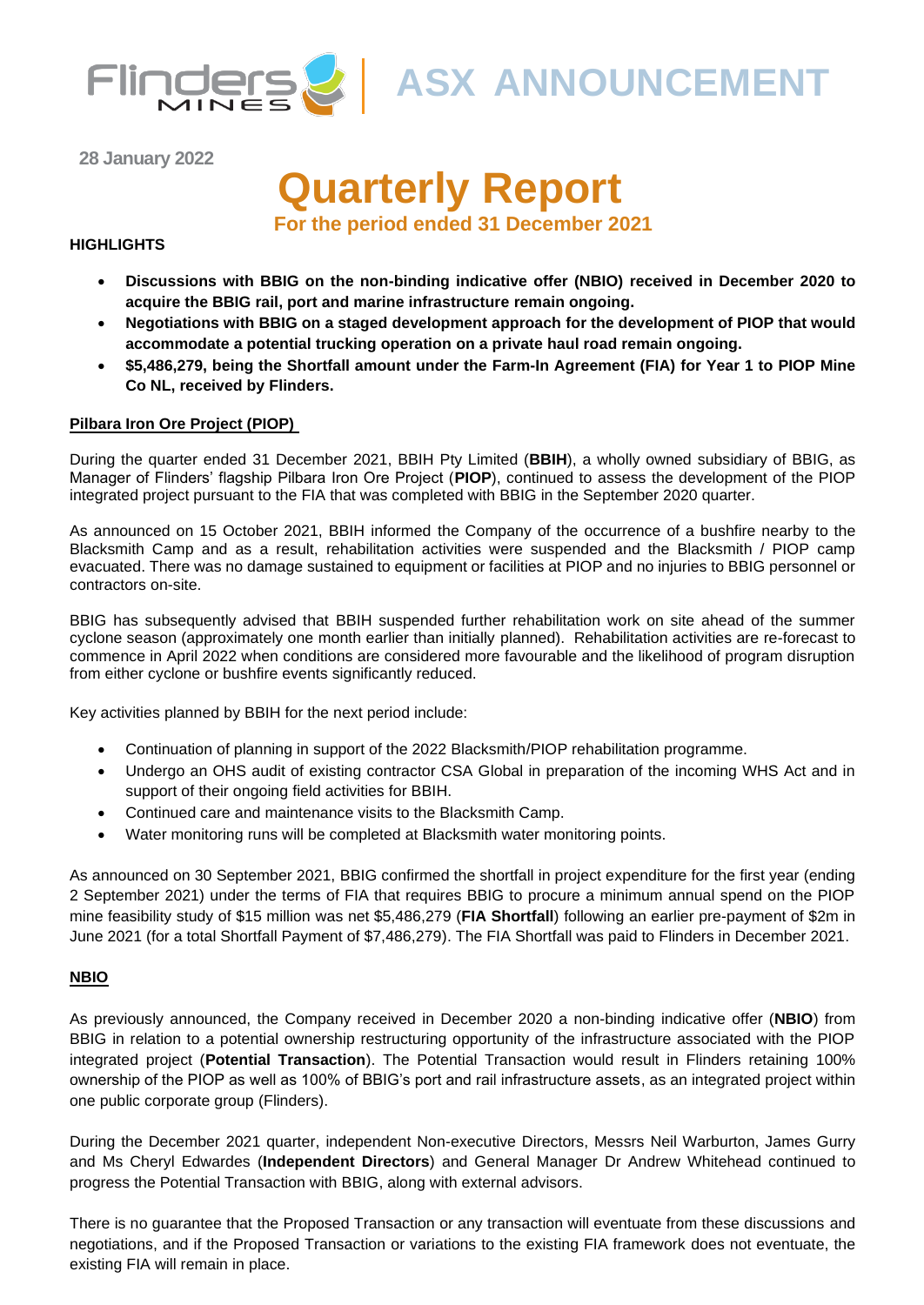As announced on 15 January 2021, the Company entered into an agreement with BBIG (Funding Agreement) whereby BBIG agreed to provide funding support of up to A\$1 million to Flinders for third party costs incurred by Flinders in progressing discussions with BBIG in relation to the potential ownership restructuring opportunity. Due to a Transaction not being executed and completed by 31 December 2021, the \$1 million was not repayable to BBIG.

#### **Canegrass**

During the December 2021 quarter, no field work was undertaken at Canegrass. The Company continues to work to meet its minimum tenement expenditure commitments.

## **Financial**

As at 31 December 2021, the Company had \$5,885,716 in cash. The Company has an unsecured fully drawn loan with a principal amount of \$3.0m with PIO Mines Pty Ltd, a related entity to its major shareholder TIO (NZ) Limited, due to be repaid on or before 30 June 2022.

The Company's expenditure during the quarter was focused on negotiations on a Potential Transaction with BBIG and no substantive direct exploration activities were undertaken by the Company on Canegrass.

The Company notes that during the quarter, a total of \$152k was paid to related parties, including Directors and their associates. Of this, \$35k in Non-executive Director fees was paid to TIO for Director services provided by Messrs Michael Wolley and Evan Davies, \$100k was paid to the Company's independent Directors, Messrs Warburton, Gurry and Ms Edwardes and \$17k was paid to Ms Jiang, a nominee of the Company's second largest shareholder, OCJ Investment (Australia) Pty Ltd.

#### **Corporate**

The Company's Annual General Meeting was held virtually at 9:00am (WST) on Tuesday, 23 November 2021. All resolutions were passed on a poll, other than the contingent board spill meeting resolution which was not required to be put to the meeting.

#### **Conference Call**

Flinders is holding a shareholder conference call at 9:00am WST on 4 February 2022 to discuss the Quarterly Report. This call will be led by Mr Neil Warburton, Chairman, and Dr Andrew Whitehead, General Manager. Shareholders can register for the conference call at the link below:

#### **Pre-Registration Link**:

<https://s1.c-conf.com/diamondpass/10018854-alqpe8.html>

Authorised by: Board of Flinders Mines Limited

For further information please contact:

#### **Investors and Shareholders**

Andrew Whitehead General Manager – [AWhitehead@flindersmines.com](mailto:AWhitehead@flindersmines.com)

#### **Media**

Michael Weir Citadel-MAGNUS – 0402 347 032

#### **About Flinders Mines Limited**

Flinders Mines Limited is an ASX-listed (ASX: FMS) exploration and development company focused on the commercialisation of the Pilbara Iron Ore Project (PIOP). The PIOP is located approximately 70km from Tom Price in Western Australia's iron ore-rich Pilbara region.